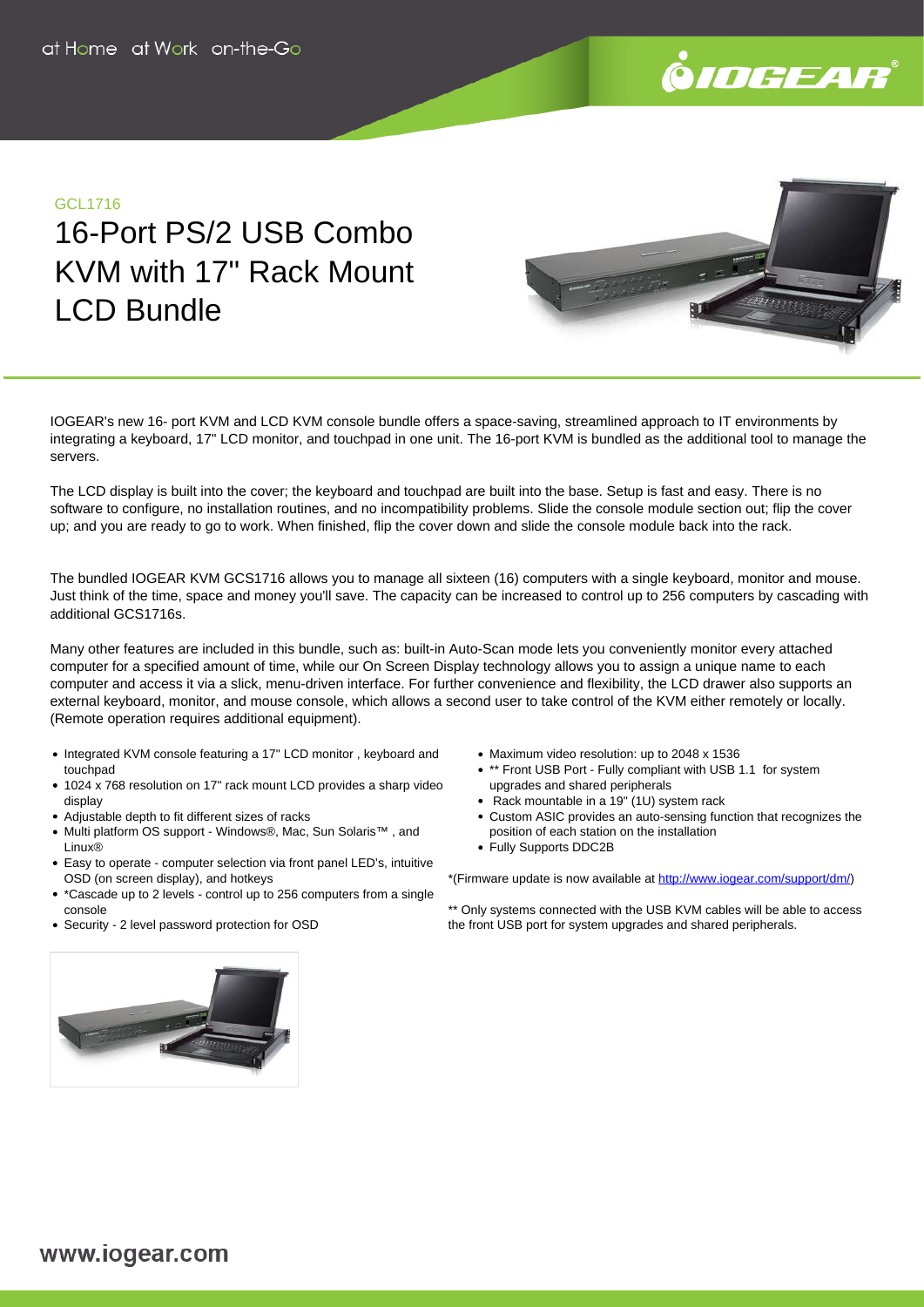



### **Requirements**

## **Package Contents**

Computers with PS/2 or serial mouse\* connections, or PS/2 connections, and a VGA connection

\*Additional serial to PS/2 adapter required

\*Additional USB to PS/2 adapter required for Mac support

• 1 x 17" Rack Mount LCD • 1 x GCS1716,

- 16-Port Combo KVM w/ Standard Rack Mounting Kit
- 2 x Custom KVM cable sets (1 USB & 1 PS/2)
- 1 x Console cable
- 1 x Firmware upgrade cable
- 1 x Grounding wire
- 1 x Foot pad set (4 pads)
- 1 x Power adapter
- 1 x User manual
	- 1 x Warranty card